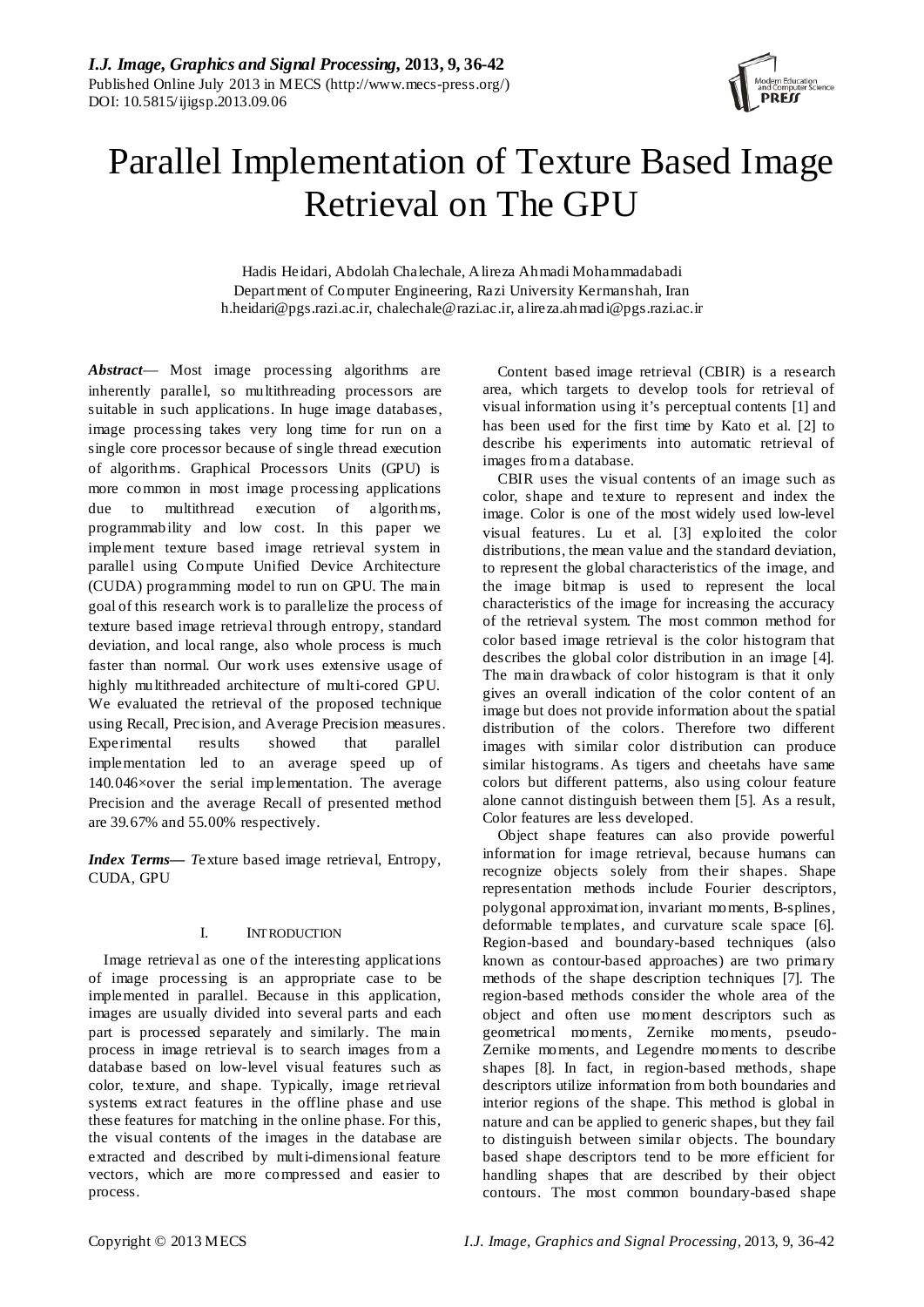descriptors are chain codes, Fourier descriptors, wavelet descriptors, and contour displacement [9]. Shape features are less developed than their color and texture counterparts because of the inherent complexity of representing shapes.

Several literature are reported for the purpose of texture based image retrieval, for example, Zhang et al. [10] extracted the rotation invariant texture feature extraction based on Gabor texture features by a circular shift of the feature elements so that all the images have the same dominant direction. Kokare et al. [11] applied Dual Tree Rotated Complex Wavelet Filter (DT-RCWF) and Dual Tree Complex Wavelet Transform (DT–CWT) for effective rotation invariant texture feature extraction. Pun [12] proposed a texture based image retrieval system using polar transform followed by an adaptive row shift invariant wavelet packet transform. The image retrieval system introduced in Huang et al. [13] is based on the wavelet decomposition and gradient vector. The system uses a coarse feature descriptor and a fine feature descriptor with each image. Both descriptors are extracted from the wavelet coefficients of the original image.

Entropy, standard deviation and local range are approaches for extraction of the texture features in images that can be efficient in image indexing. To extract texture feature, the image is divided into small non-overlapping image blocks. Each image block is processed similar to other image blocks. So in each image block, texture features are calculated independently. In fact, the same instruction is executed by multiple processors using different data streams (SIMD). Consequently these processes can be performed in parallel. To accelerate of texture feature extraction, multicore processors can be useful because of multithreading execution of programs.

Graphical Processors Units (GPUs) play important role to speedup processing of database images matching algorithms because it has more inbuilt execution cores [14]. Many researchers have already been applied GPUs to implement many algorithms in various areas such as image processing, computational geometry, and scientific computation, as well as computer graphics [15-18]. Parallel implementations on GPUs have been applied to various numerical problems [19-21] to reduce the computation time without sacrificing the degree of accuracy.

Compute Unified Device Architecture (CUDA) programming model released by NVIDIA provides a set of minimal extensions to the C programming language that allow the programmer to write kernels executed in parallel on the GPU [22]. In this paper, parallel implementation is performed for texture based image retrieval using CUDA to run on GPU.

The remainder of this paper is organized as follows. Section II, describes the GPU architecture. Section III, presents the proposed image retrieval procedure. Section Ⅳ reports experimental results to evaluate the robustness and retrieval effectiveness of the proposed scheme. Finally, conclusion and future work are provided in Section V.

## II. GPU ARCHITECTURE

In recent years, GPUs have become increasingly attractive for general purpose parallel computation [23]. Figure 1 illustrates the architecture of a GPU. A GPU has a series of Multiprocessors (MP), and each multiprocessor contains 8 Scalar Processors (SP). The memory bank of a MP can be accessed by all its SPs and a large global memory is shared across all the MPs [24]. CUDA is a parallel computing architecture developed by NVIDIA to implement algorithms in their GPUs. A typical CUDA program consists of a host code and a device code, where CPU and GPU are the host and the device respectively. The host performs the nonparallel computations and passes data to the global memory in the GPU and launches a kernel and data-parallel portions of an application are implemented as kernels. The kernel executes the computations using parallel threads on the SPs. The threads are grouped into blocks and blocks are grouped further into grids. A thread block is a 3, 2 or 1-dimensional group of threads. Threads within a block can cooperate among themselves by sharing data through some shared memory and synchronizing their execution to coordinate memory accesses. Threads in different blocks cannot cooperate. The number of threads per block is constrained by the limited memory resources of a processor core.



Figure 1. The NVIDIA GPU Architecture [24]

Due to the large amount of threads, CUDA introduces the concept of grid, block and thread to manage them. In a grid, blocks are managed in x-, y- and z-directions [25]. The dimensions of a grid are given by the variable gridDim, whose components are gridDim.x, gridDim.y and gridDim.z. The dimensions of a block are given by the variable blockDim, whose components are given as blockDim.x, blockDim.y and blockDim.z. The block index is given by blockIdx, which contains the components of blockIdx.x, blockIdex.y and blockIdx.z. So that threads are managed in a 3D way in a block and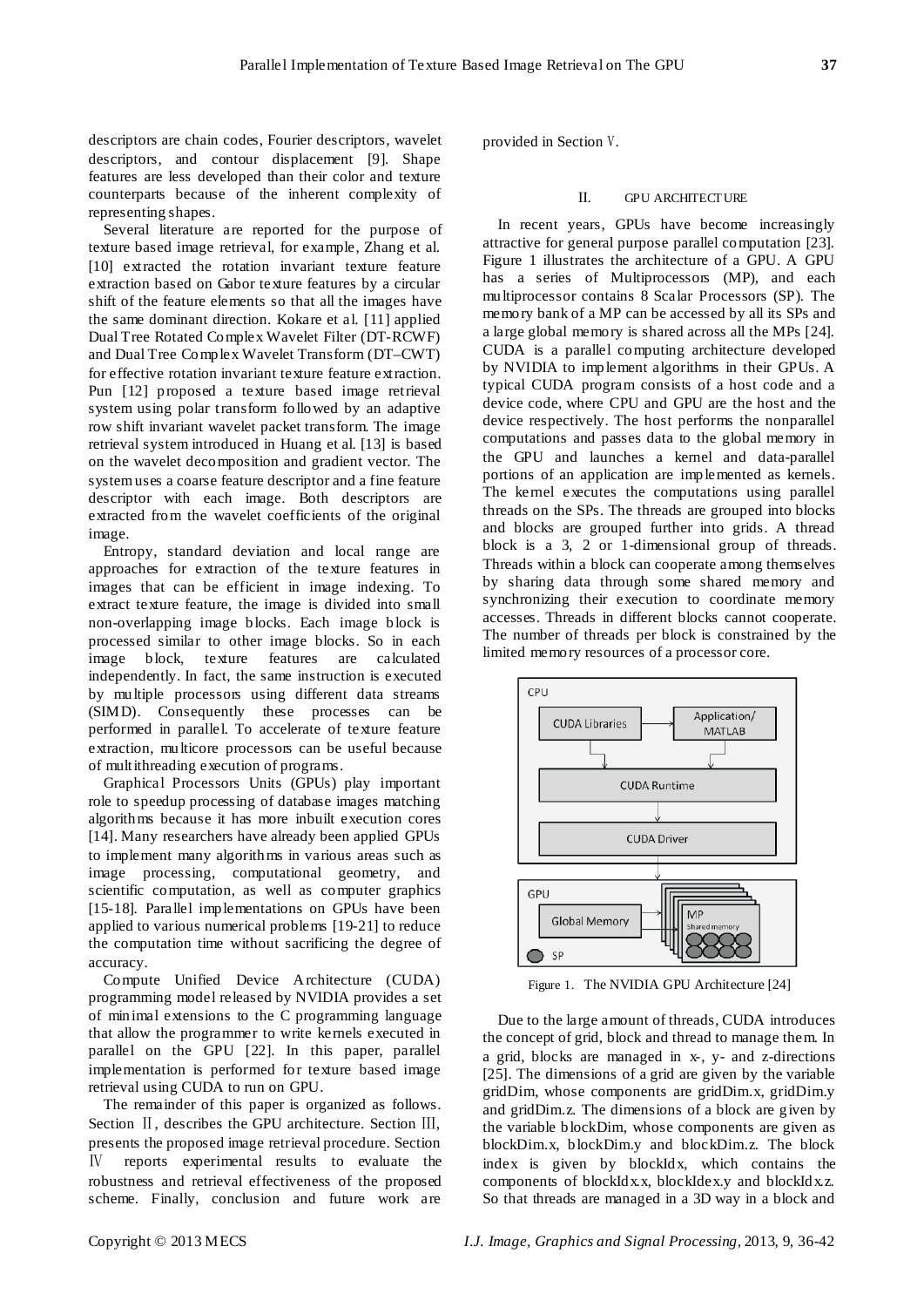the thread index is given by threadIdx (threadIdx.x, threadIdx.y, threadIdx.z).

#### III. THE PROPOSED IMAGE RETRIEVAL PROCEDURE

Figure 2 shows the architecture of image retrieval system. The process of image retrieval consists of two tasks include indexing and retrieval. Features are the representatives of the images. Indexing means characterization of images based on image properties. The percentages of retrieval efficiency fully rely on selection of proper image features [26]. Two main requirements of image retrieval are high retrieval accuracy and less computational complexity. The image retrieval process consists of calculating a feature vector for characterizes some image properties, and stored in the image feature database. The user provides a query image, and the image retrieval system computes the feature vector for it, and compares it with the particular image feature database images. The relevance comparison is done by using some distance measurement technique, and the minimum or permissible distances are the metrics for the matched or similar images [27].

Content based image retrieval is defined as a process that searches and retrieves images from a large database on the features such as color, texture and shape. There are various methods which can be used for retrieval include entropy, standard deviation and local range. To characterize the sub-image and to extract the texture features, entropy, local range and standard deviation measures are used as performance parameters.

## Texture = (Entropy + Standard deviation + Local Range)

Entropy is a statistical measure of randomness that can be used to characterize the texture of the input image. The value of entropy can be calculated using (1).

$$
ENT = \sum_{k=1}^{M} P_k \log \frac{1}{P_k} \tag{1}
$$

Where, ENT, M, and P are entropy, total number of samples, and probability of occurrences respectively. Standard deviation can be calculated using (2).

$$
S = \sqrt{\frac{\sum_{i=1}^{n} (X_i - \overline{X})^2}{n}}
$$
\n
$$
\overline{X} = \frac{\sum_{i=1}^{n} X_i}{n}
$$
\n(2)

Where, n is number of elements in the sample. Local range is maximum value of chosen pixel-minimum value of chosen pixel. For texture image, entropy, standard deviation and local range are very compact representation features compared with other texture features. For creation of feature database above procedure is repeated for all the images of the image database and theses feature vectors are stored in feature database. If x and y are two d-dimensional feature vector database image and query image respectively, the Euclidean is calculated using (3).

$$
d_E(x, y) = \sqrt{\sum_{i=1}^{d} (x_i - y_i)^2}
$$
 (3)

When a query image is submitted for image retrieval, its texture feature is extracted and matching operation is performed between query image features and the image features stored in database, the results closes to the query image is retrieved from the database.

Each Image is two-dimensional space that can be mapped to CUDA threads. There are 16 blocks in grid and also 64 threads in each block. So, for extract color features, each sub-image is mapped to one block and each image-block is processed by one thread. Therefore feature extraction is performed in all image-blocks in parallel by CUDA threads.

#### IV. EXPERIMENTAL RESULTS

The performance of retrieval of the system can be measured in terms of its recall and precision. Recall measures the ability of the system to retrieve all the models that are relevant, while precision measures the ability of the system to retrieve only the models that are relevant [28]. Precision and Recall are defined using (4) and (5).

$$
Pr\,ecision = \frac{A}{B} \tag{4}
$$

$$
Recall = \frac{A}{C}
$$
 (5)

That A is the number of relevant images retrieved, B is the total of images retrieved, and C is the total of relevant images. The average Precision for the images that belongs to the qth category (Aq) has been computed using  $(6)$ .

$$
AP = \sum_{k \in A_q} \frac{p(i_k)}{|A_q|} \tag{6}
$$

We use MPEG-7 database which consists of 230 images that sample of MPEG-7 image database are shown in Figure 3. Each of the images is divided into small non-overlapping sub-images. The query and database image matching is done using Euclidian distance. The serial implementation of the image retrieval technique is done in C language using a PC

*n*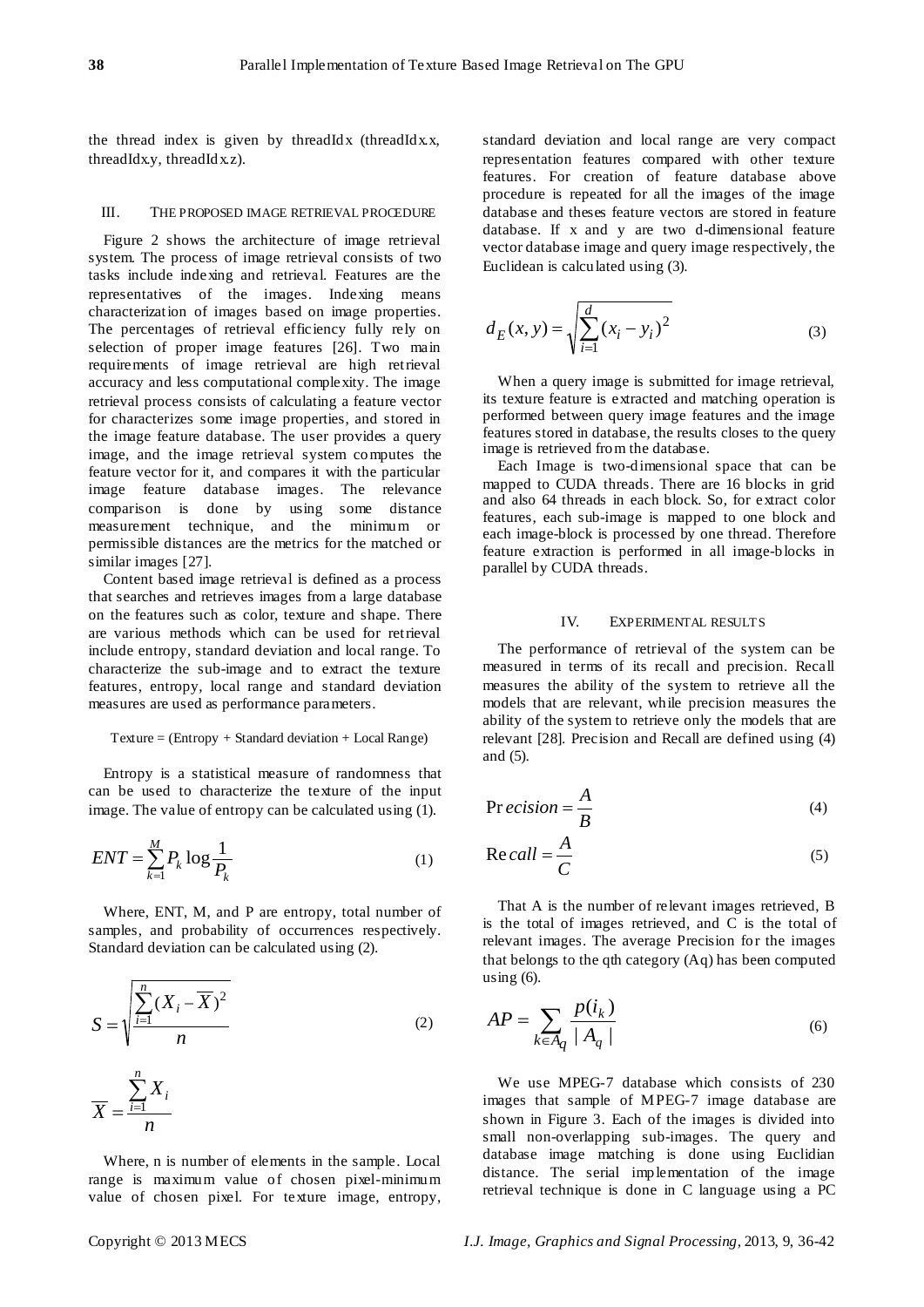

with Intel Core 5 Pentium Processor (2.5GHz) and 4 GB RAM.

Figure 2. Architecture of CBIR systems



Figure 3. Sample of MPEG-7 image database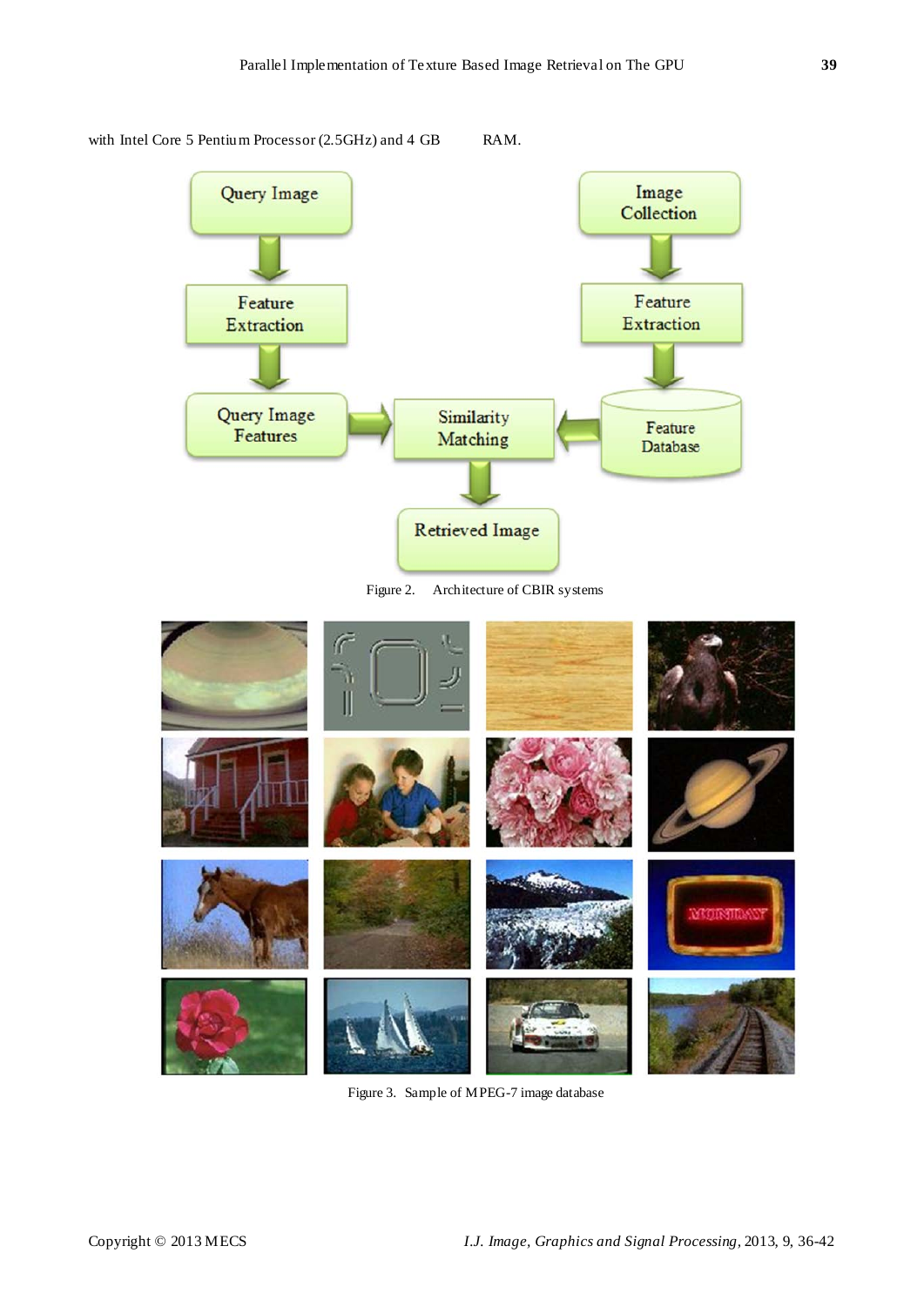Parallel implementation obtained an average speed up of 140.046×over the serial implementation when running on a GPU named GeForce 610M. The GeForce 610M is an entry-level card with 48 CUDA cores and 900MHz core clock speed.



(a) Flower query, the top 4 retrieved images



(b) Mountain query, the top 4 retrieved images Figure 4. Two query response examples of the presented system

Figure 4 shows the results generated from the presented system that demonstrates the efficiency of this approach and have an average retrieval time as 7.5 seconds. These results show that the performance of the proposed method is better than the other methods. The average Precision and the average Recall of presented method are 39.6668% and 55% respectively. One graph that describes the performance of the system is the Precision-Recall graph. It provides a meaningful result when the database is known and has been used be some earlier systems.



Figure 5. The average Precision/Recall chart of the presented system

To evaluate our presented system, we use the Precision-Recall graph. We select all images from each class in the database to use them as queries to calculate the Precision and Recall. For each image, the Precision of the retrieval result is obtained by increasing the number of retrieved images. Figure 5 shows the Precision-Recall graph. From the Figure, we notice that the system has good Precision results over the different values of Recall. The maximum average Precision of 100% at Recall value is 10%, and the Precision value decreases to 17.249% at 100% of Recall.

To evaluate our proposed system, we use each image in our database to be a query image and submit it to the system. We calculate the Precisions for each query in all classes. Then we take the average of all calculated Precisions as shown in Table I. Average Precision (AP) and Average Recall (AR) are in Table I. Texture based retrieval method of CBIR manages to find images similar to query image in database but with a drawback of a lot of time consumption. To make faster the method, we parallelized it on CUDA and achieved an average speed up of 140.046×(approx) over the serial implementation when running on a GPU.

| Recall $(\%)$ | Precision (%)    |  |  |
|---------------|------------------|--|--|
| 10            | 100              |  |  |
| 20            | 62.0691          |  |  |
| 30            | 46.8935          |  |  |
| 40            | 38.5588          |  |  |
| 50            | 32.3092          |  |  |
| 60            | 28.0463          |  |  |
| 70            | 26.2116          |  |  |
| 80            | 24.843           |  |  |
| 90            | 20.4881          |  |  |
| 100           | 17.249           |  |  |
| $AR = 55\%$   | $AP = 39.6668\%$ |  |  |

TABLEI. PRECISION AND RECALL OF PRESENTED SYSTEM

The comparison of serial implementation over parallel is shown in Table II. Table II also shows that execution time depends on the image resolution for 1000 time iterations, with the optimized code. This Table reports the speed up and the speed up average for varying the problem sizes.

TABLEII. EXECUSION TIME SERIAL OVER PARALLEL IMPLEMENTATION

| Resolution<br>(axa) | <b>CPU</b><br>Runtime<br>[s] | <b>GPU</b><br>Runtime<br>[s] | Speed<br>up | Speed up<br>Average |
|---------------------|------------------------------|------------------------------|-------------|---------------------|
| 300                 | 536.693                      | 8.5                          | 63.14       |                     |
| 400                 | 953.232                      | 7.92                         | 120.35      | 140.046             |
| 500                 | 1490.925                     | 6.3                          | 236.65      |                     |

## V. CONCLUSION AND FUTUREWORK

In this paper, parallel implementation was performed for texture based image retrieval using CUDA programming model to run on GPU. The presented method provides low computational complexity and

Copyright © 2013 MECS *I.J. Image, Graphics and Signal Processing,* 2013, 9, 36-42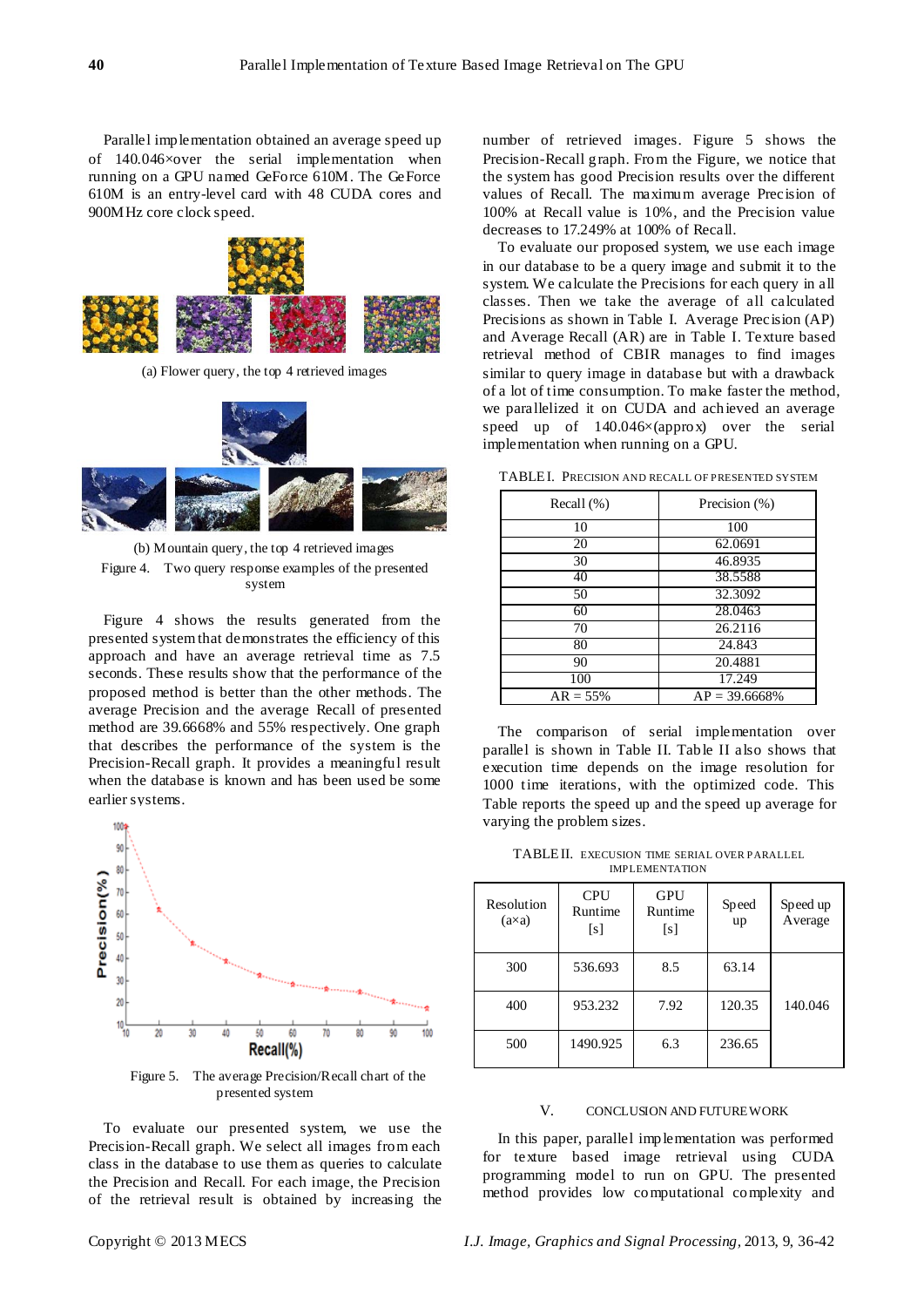high retrieval accuracy. Experimental result showed that in the presented method, there is an increase in the retrieval speed and showed that parallel implementation obtained an average speed up of 140.046×over the serial implementation. Large color database of 230 images were used for check the retrieval performance. Our method was evaluated using Precision, Recall, and average Precision measures. The average Precision and the average Recall of presented method were calculated 39.6668% and 55% respectively.

In Further, the work can be extended for translation, rotation, and scale invariance texture representation, so that the retrieval efficiency can be further increased and we can develop a system that combines the texture, shape, and spatial features with the color feature to represent the image. This will give good results

#### **REFERENCES**

- [1] C. Singh and Pooja, "An effective image retrieval using the fusion of global and local transforms based features", Optics & Laser Technology, pp. 2249-2259, 2012.
- [2] H. Kekre, S. Thepade, and A. Maloo, "Image Retrieval Using Fractional Coefficients of Transformed Image Using DCT and Walsh Transform", International Journal of Engineering Science and Technology, Vol. 2, No. 4, pp. 362- 371, 2010.
- [3] T. Lu and C. Chang, "Color image retrieval technique based on color features and image bitmap", International Journal of Information Processing and Management, pp. 461-472, 2007.
- [4] M. Jain and S. Singh, "A Survey On: Content Based Image Retrieval Systems Using Clustering Techniques for Large Data sets", International Journal of Managing Information Technology (IJMIT), Vol. 3, No. 4, pp. 23-39, 2011.
- [5] M. Kokare, B. Chatterji and P. Biswas, "Cosinemodulated wavelet based texture features for content-based image retrieval", International Journal of Pattern Recognition Letters, pp. 391- 398, 2004.
- [6] J. Vogel and B. Schiele, "Performance evaluation optimization for content based image retrieval", International Journal Pattern Recognition, pp. 897- 909, 2006.
- [7] D. Tralic, J. Bozek, and S. Grgic, "Shape analysis and classification of masses in mamographic images using neural networks", 18th International Conference on Signal and Image Processing, pp. 1-5, 2011.
- [8] W. Kejia, Z. Honggang, C. Lunshao, and H. Ying, "A comparative study of moment-based shape descriptor for product image retrieval", International Conference on Digital Object Identifier, pp. 355-359, 2011.
- [9] T. Adamek and E. Connor, "A Multiscale Representation Method for Nonrigid Shapes with a Single Closed Contour", International Journal of

IEEE Transactions on Pattern Analysis and Machine Intelligence, Vol. 14, No. 5, pp. 742-753, 2004.

- [10] D. Zhang, A. Wong, M. Indrawan, and G. Lu, "Content-based Image Retrieval Using Gabor Texture Features", pp. 1-4.
- [11] M. Kokare, P. Biswas, and B. Chatterji, "Texture image retrieval using new rotated complex wavelet filters", Journal of IEEE Transactions on Systems, Vol. 35, No. 6, pp. 1168-1178, 2005.
- [12] C. Pun, "Rotation-invarient texture feature for image retrieval", International Journal Computer Vision and Image Understanding, pp. 24-43, 2003.
- [13] P. Huang and S. Dai, "Image retrieval by texture similarity", International Journal Pattern Recognition, pp. 665-679, 2003.
- [14] Jang, H., A. and Jung, K., "Neural network implementation using CUDA and OpenMP", In Proceedings of Computer: Techniques and Applications, (DICTA), IEEE, pp. 155-161, 2008.
- [15] F. Yi, I. Moon, J. Lee, and B. Javidi, "Fast 3D Computational Integral Imaging Using Graphics Processing Units", IEEE Journals & Magazins, pp. 714-722, 2012.
- [16] D. Pedronette, R. Torres, E. Borin, and M. Breternitz, "Efficient Image Re-Ranking Computation on GPUs", Parallel and Distributed Processing with Applications (ISPA), IEEE Conference Publications, pp. 95-102, 2012.
- [17] R. Yang and G. Welch, "Fast image segmentation and smoothing using commodity graphics hardware", Journal of Graphics Tools, Vol. 17, pp. 91-100, 2002.
- [18] J. Kulkarni, A. Sawant, and V. Inamdar, "Database processing by Linear Regression on GPU using CUDA", Signal Processing, Communication, Computing and Network Technology (ICSCCN), IEEE Conference Publications, pp. 20-23, 2011.
- [19] E. Stone and C. Phillips, "GPU Computing", Proceeding of the IEEE, Vol. 96, No. 5, pp. 879- 899, May 2008.
- [20] C. Nugteren, H. Corporaal, and B. Mes man, "Skeleton-based automatic parallelization of image processing algorithms for GPUs", Embeded Computer Systems, IEEE Conference Publications, pp. 25-32, 2011.
- [21] J. Mairal, R. Keriven, and A. Chariot, "Fast and efficient dense variational Stereo on GPU", In Proceedings of International Symposium on 3D Data Processing, Visualization, and Transmission, pp. 97-704, 2006.
- [22] S. Walsh, M. Saar, P. Bailey, and D. Lilja, "Accelerating geoscience and engineering system simulations on graphics hardware", Computer & Geosciences 35, pp. 2353-2364, 2009.
- [23] D. Donno, A. Esposito, L. Tarricone, and L. Catarinucci, "Introduction to GPU Computing and CUDA Programming: A Case Study on FDTD", IEEE Antennas and Propagation Magazine, Vol. 52, No. 52, pp. 116-122, June 2010.